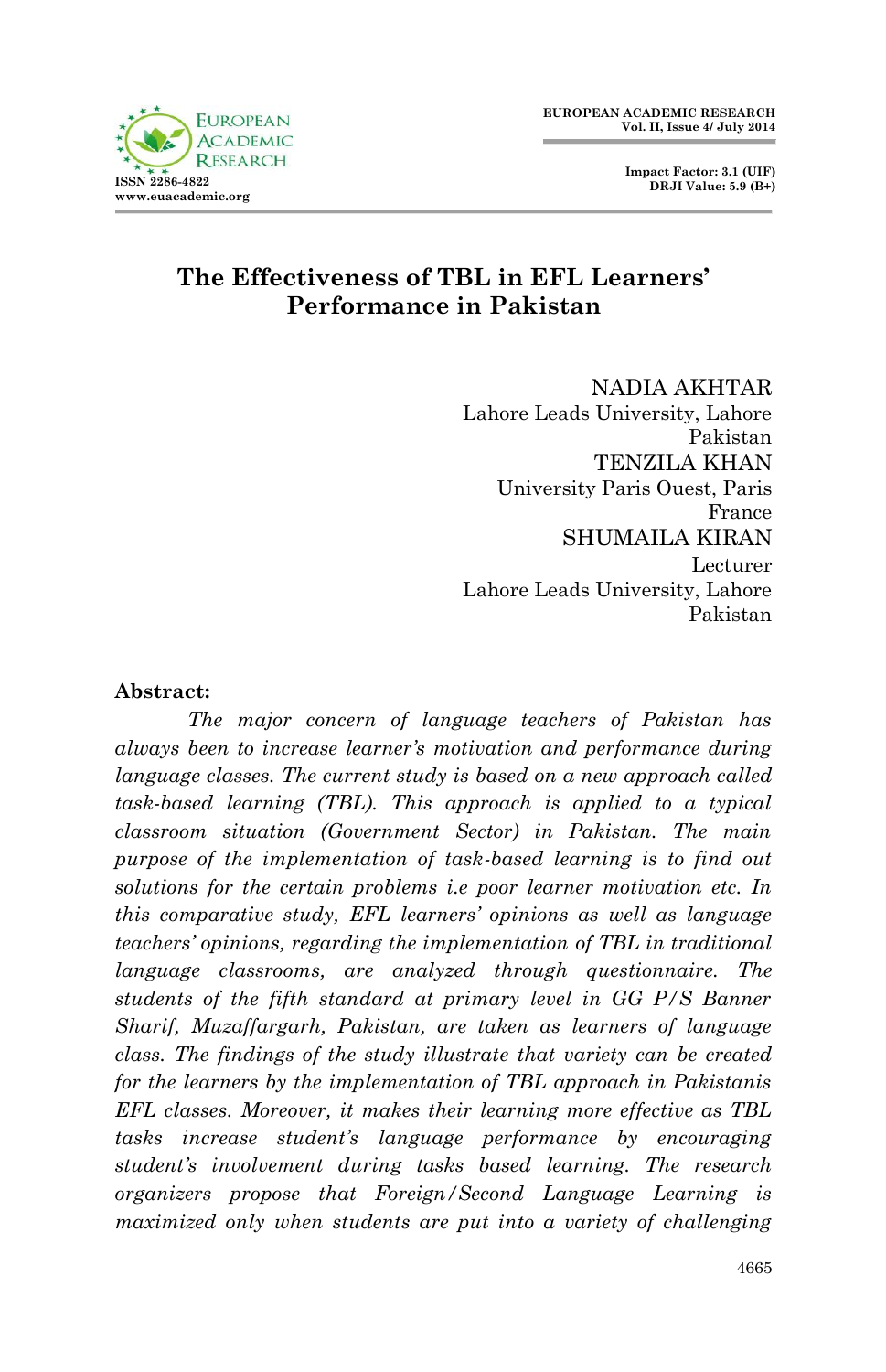*tasks, provided with an anxiety free atmosphere, where they get opportunity to interact with their peers and communicate in a purposeful, meaningful context.*

**Key words:** EFL learners, performance, Pakistan, task-based learning

# **1. Introduction:**

The issue of how pedagogical tasks influence the learner's performance in language classroom is one of the most controversial and frequently investigated topics in the field of ELT. Willis (1996) recommends these tasks based activities as the core feature. He emphasizes that tasks provide a supportive methodological framework. It is often seen especially in Pakistan that the language teachers often face various problems. They remain in search of innovation in their classrooms. Student's lack of motivation to the lesson is the general cause of these problems.

This study focuses mainly on the effectiveness of TBL approach. It provides information regarding different techniques of TBL. The purpose of this comparative study is to assess the health of the implementation of TBL within the specific framework. Following research questions are the crux of the current study:

- 1. What is the effect of TBL on EFL student's classroom performance?
- 2. What are the students' experiences about TBL?
- 3. What are the students' opinions about a traditional classroom situation where learning is based on lecture method?

# **2. Literature Review**

In recent years, TBL has acquired progressively more popularity in Pakistani language classrooms. In ELT, the task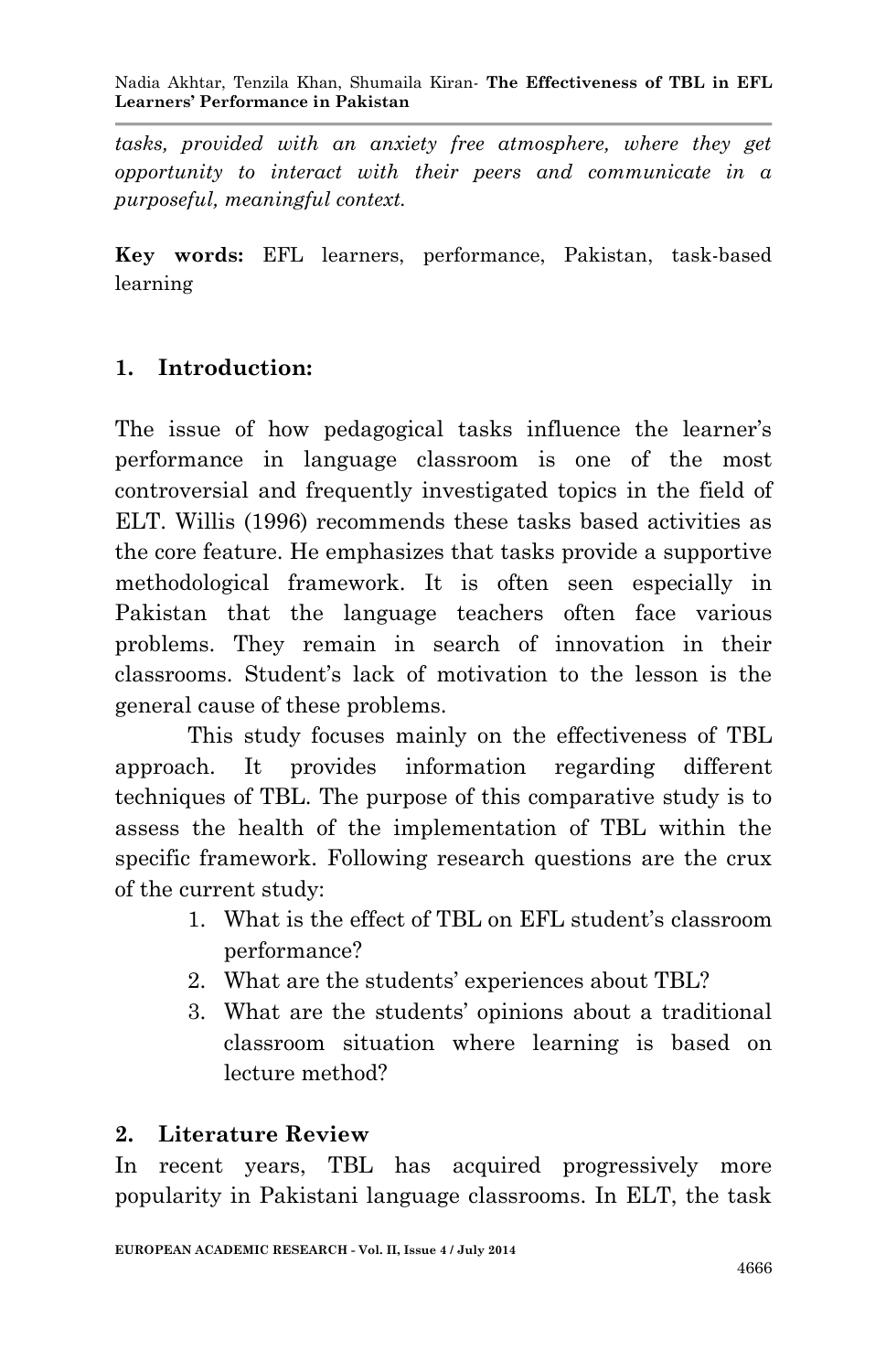based learning approach has been recommended as the most important feature. Prabhu (1987), Nunan (1989), and Willis (1996) have defined the term "Task" in a comprehensive way. These are discussed below in a sequential order.

In the development of TBL, Prabhu holds the first significant position. Awareness of the ELT world to TBL has been his main contribution. Prabhu (1987) describes a task as "an activity which required learners to arrive at an outcome from given information through some process of thought, and which allowed teachers to control and regulate that process" (p.24). In addition to Prabhu, Nunan (1989) prefers the word 'task' as compared to the 'activity'. He is of the view that a task is "a piece of classroom work which involves learners in comprehending, manipulating, producing or interacting in the target language while their attention is principally focused on meaning rather than form" (p.10). He emphasizes that the use of communicative language can be seen where the learner gives least importance to linguistic structure as his primary concern is "meaning".

Besides Nunan, Willis (1996) argues that "tasks are always activities where the target language is used by the learner for a communicative purpose (goal) in order to achieve an outcome" (p.23). Moreover, Willis offers a TBL approach where in a supportive framework; the main focus of the lesson is the implementation of tasks. She is of the opinion that "the aim of tasks is to create a real purpose for language use and to provide a natural context for language study" (p.1). This study revolves round the "TBL Model" presented by Willis.

# **2.1 TBL Model**

TBL framework consists of three basic conditions for language learning which are mentioned in a chronological order as follows.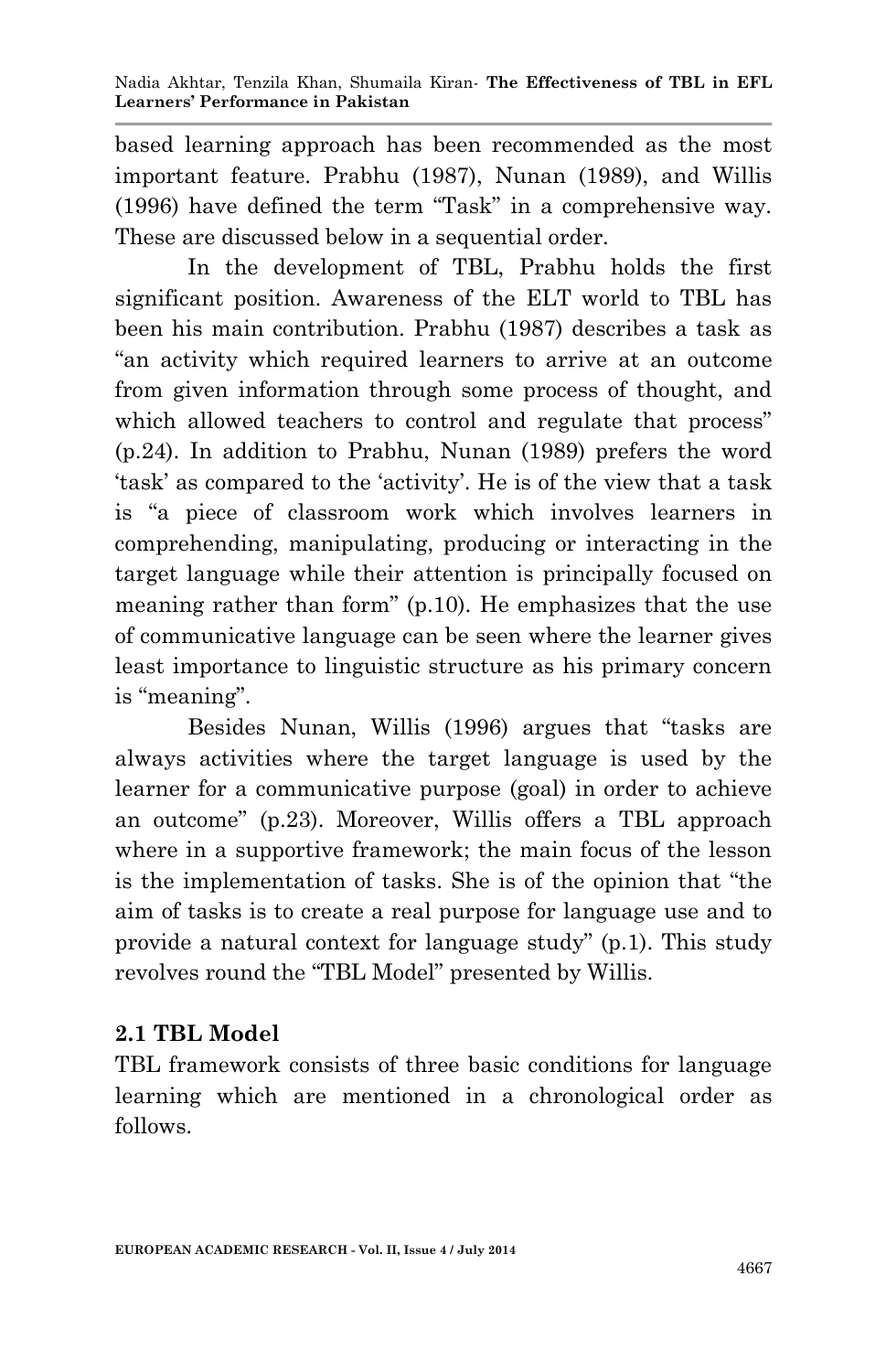### **2.1.1 Pre-task**

Pre-task introduces the topic to the class, declaring the task activating topic – words and phrases.

# **2.1.2 Task Cycle**

Task cycle provides a chance to the learner to use already known language so as to carry out the task. Then planning the reports on the task, it improves learner's language under teacher's guidance. Lerner experiences the language in use in Task Cycle which has three following components.

- **a. Task:** To attain the goals of task, learners work in pairs or small groups. They can use whatever language they can master.
- **b. Planning:** planning is the central part of the cycle, occurs between task and report. Here, the teacher plays a role of a language advisor or that of a language counselor or consultant. Learners maximize their learning opportunities by planning their reports effectively.
- **c. Report:** Report stag upgrade and improve students' language naturally by enhancing stimulus. Learners, in the class talk about their findings, experiencing the realistic linguistic challenge "to communicate clearly and accurately in language appropriate to the circumstances".

# **2.1.3 Language Focus**

Language focus is a deep study of some particular features naturally occurring in the language used during the task cycle. "Learners examine the language forms in the text; look in detail at the use and the meaning of lexical items they have noticed" (Willis, 1986, p.75). Language focus consists of two following components.

**a. Analysis:** Analysis activities focus on the surface forms as learners have already become familiar with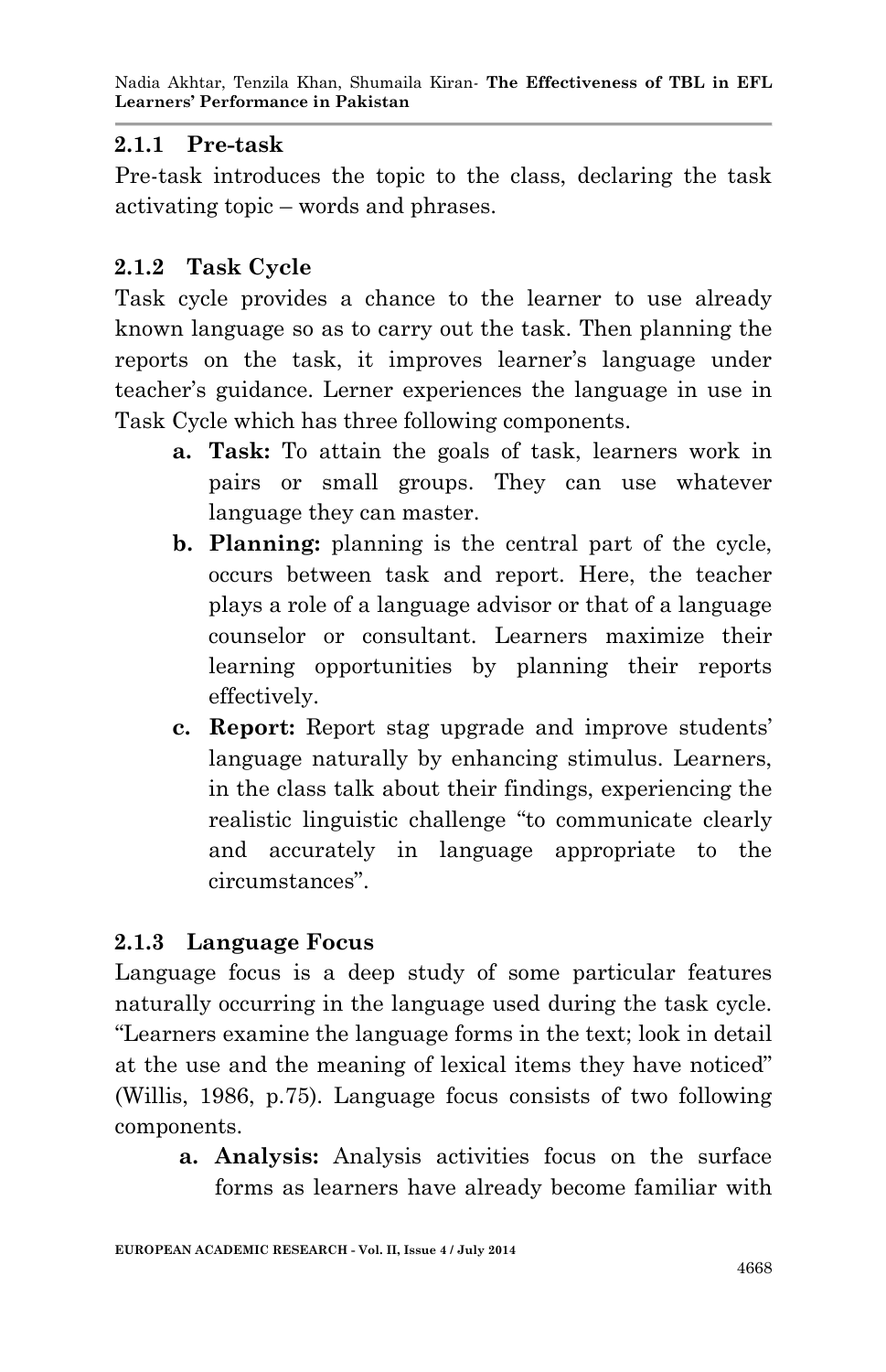meanings during the task cycle. These activities systemize learners' knowledge and broaden their understanding. Learners reflect on the language already experienced.

**b. Practice:** Practice activities are based on features of language. They have already occurred in previous texts and transcripts or in features that have just been dealt in analysis activities.

With the benefit of hindsight to the definitions, we can suggest the use of tasks in teaching as a supportive and beneficial method. After conducting research, the implementation of tasks in a language classroom context is apparent. A number of language teachers of Pakistan have studied the implementation of TBL and have advised using tasks in the language classrooms, emphasizing that the students' motivation rises through assigned tasks. On looking at the positive results that the use of tasks may bring about in the EFL classroom, it can be said without any hesitation that positive results can be gained by using tasks in the language classrooms of Pakistan.

#### **3. Methodology**

#### **3.1 Research Design**

Action research is the research of this comparative study. In ELT, action research has appeared as a popular research in Pakistan recently. In the Government sector of Pakistan, teacher education is usually based on traditional way of instruction. The typical education system does not emphasize on "student-centered" classrooms. The only reason behind this stance is teacher does not consider task based learning more effective. Unluckily, researchers carried the education out of the class until now.

However, Gibbs (1995) states that "educational development is to do with the intention of improving the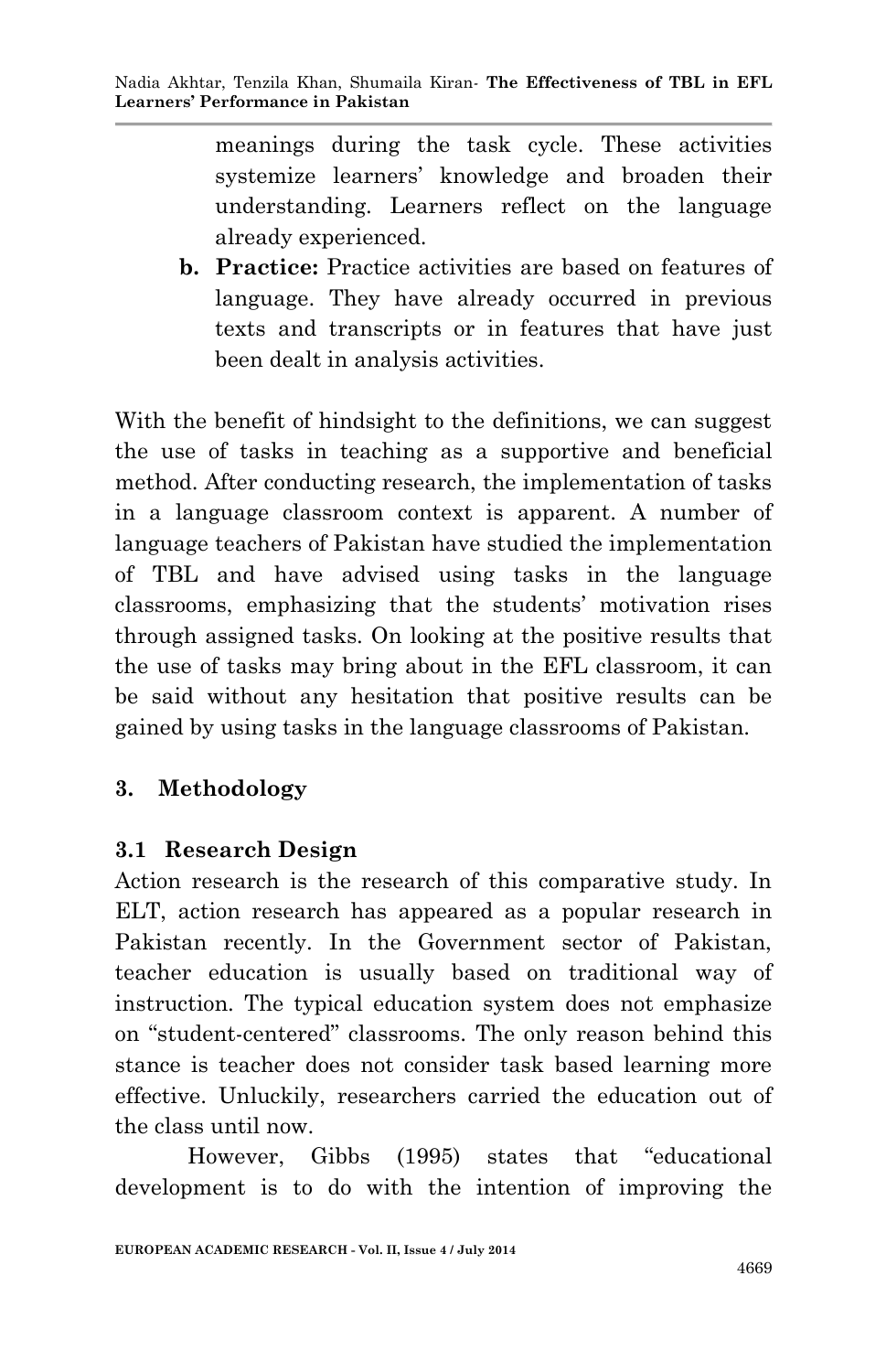instructor's classroom practice". He further states that "carrying out an action research project contributes much to a lecturer's understanding of her students' and their achievements as a result of changing his/her conception of teaching ". Gibbs notes that "a change essential for sustained pedagogical development" (p.18). He holds that changes that are the result of an action research are always long lasting.

This study consists in an action research project. A new approach TBL is applied in an existing typical classroom of Pakistan. The purpose of the implementation of TBL is to enhance learners' performances. Questionnaires were used for the execution of this action research, to monitor and to evaluate the outcomes. According to Cohen and Manion (1980), "action research takes place when a single teacher, works with her own class as she feels the need to improve her teaching/learning experiences". To support the action research, diaries were used throughout the study.

#### **3.2 Context**

The present research was carried out at Government Girls Primary School Banner Sharif, Muzaffargarh, Pakistan, where English is not the source of instruction and Urdu is the students' first language. The examined Students were 63 of different ages like 10 to 13 years. Their EFL learning was made specifically task-based for a trial period of two weeks.

#### **3.3 Instrumentation**

The instruments for this study were questionnaires. The questionnaires were made by the researchers. Munn and Drever (1990) are of the opinion that "when the participants respond to the same questions in the same way, the answers become more reliable". Nunan (1989) states that questionnaire is an important tool to investigate any aspect of teaching/learning process. Teachers groom their classroom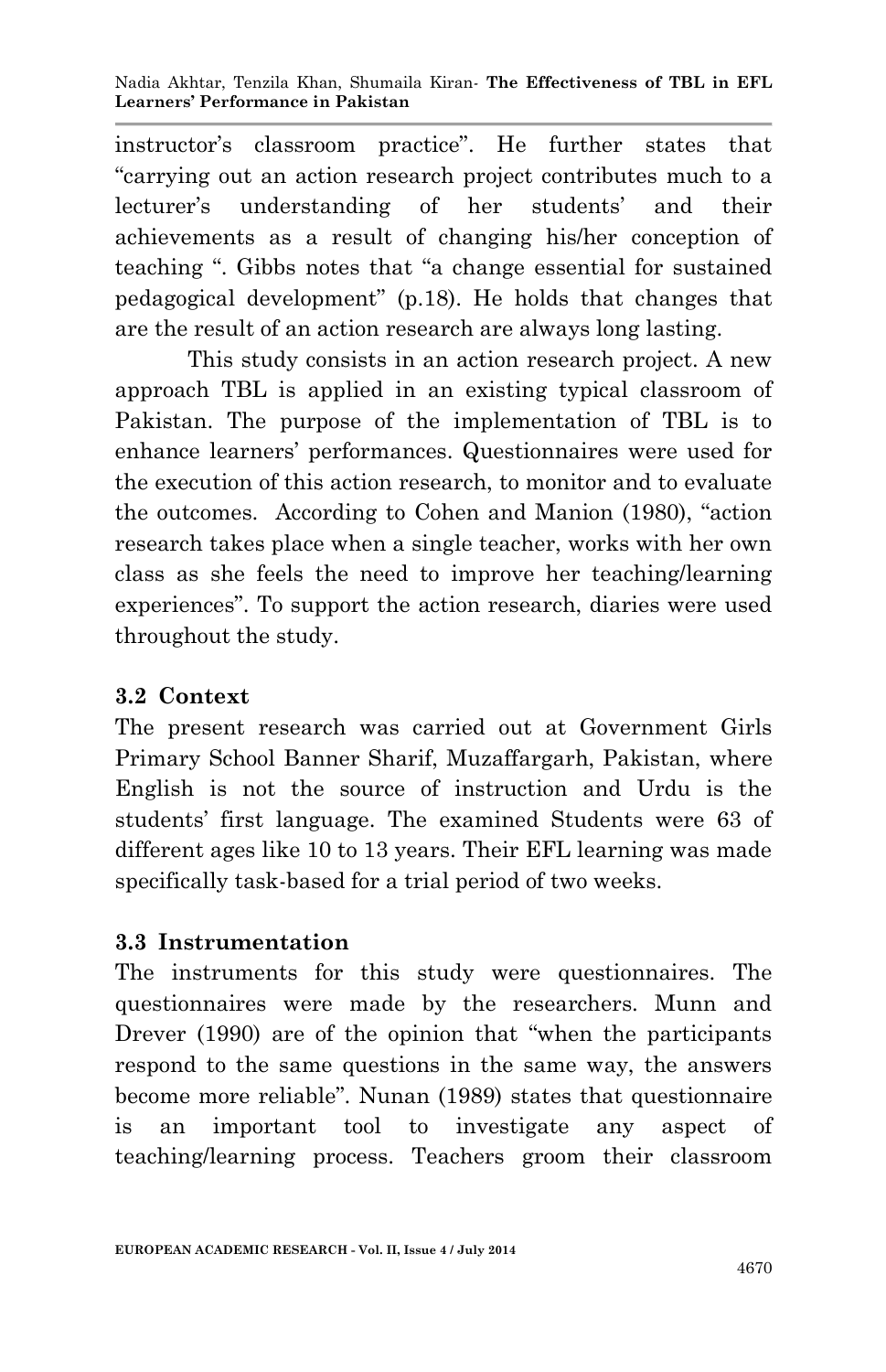practices and enhance their experience by analyzing these questionnaires.

# **3.4 Data Analysis**

The main source for data collection was the questionnaire for the students and teachers of the research group. The questionnaire was consisted of three sections. In the first section demographic questions were included; second section covered the questions, determining the views of EFL learners about English lessons and their attitude towards the foreign language before the implementation of TBL model in their class.

The third section was consisted of questions inquiring the effect of Task Based Learning on EFL student's classroom performance, their opinion about TBL and how they compare their traditional class activities with TBL activities.

As discussed in the literature review, if students are motivated by a teaching approach, they will achieve better outcomes. Given the disengaged nature of the students at GG P/S Banner Sharif, Muzaffargarh, Pakistan, it was hoped that TBL would provide a boost of motivation and accelerate the learning of English language in Pakistan.

The data collected was first coded and then statistically analyzed. The results were interpreted in terms of percentage and bar graphs.

# **Statistical Analysis**

Following findings are based on the rating which has been derived from the given scale.

i.e. SA: Strongly Agree, A: Agree, N: Neutral, D: Disagree, SD: Strongly Disagree

# **Section A**

Section A is based on teachers' profile.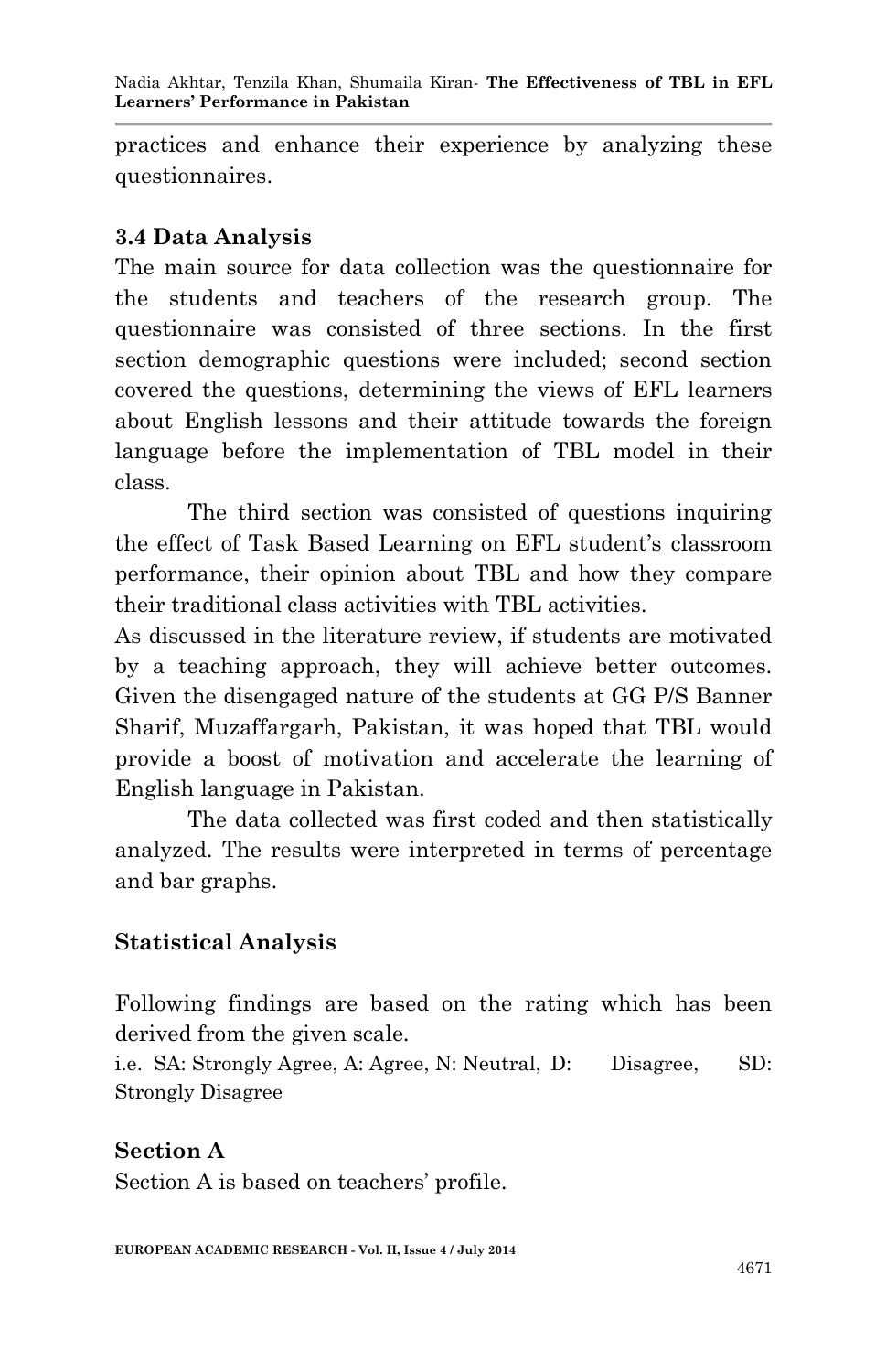| ~~~~~~         |                                                    |     |    |                |               |               |
|----------------|----------------------------------------------------|-----|----|----------------|---------------|---------------|
| Sr.#           | Specifications                                     | SA  | A  | N              | D             | <b>SD</b>     |
| 1              | Students generally feel stressed in English class. |     |    | $\overline{2}$ | 4             | 94            |
|                |                                                    |     |    | $\frac{0}{0}$  | $\frac{0}{0}$ | $\frac{0}{0}$ |
| $\mathfrak{D}$ | Students generally are unable to comprehend        |     |    |                | 2             | 97            |
|                | instructions in English.                           |     |    | $\%$           | $\%$          | $\frac{0}{0}$ |
| 3              | memorizing<br>difficulty<br>Students have<br>new   |     | 1% | 2%             | 8%            | 89%           |
|                | vocabulary of English.                             |     |    |                |               |               |
| $\overline{4}$ | Students show less interest in learning based on   |     |    |                | 3%            | 97%           |
|                | tasks.                                             |     |    |                |               |               |
| 5              | Results show the effectiveness of task based       | 96% | 1% | 3%             |               |               |
|                | learning better as compared to the lecture based   |     |    |                |               |               |
|                | method.                                            |     |    |                |               |               |

#### **Section B**

Above rating shows that the tasks based learning reduce students' stress in English class. They not only comprehend instructions given in English rather they increased their vocabulary through cartoons or role plays. Majority of the students took keen interest in learning based on tasks. Generally, the effectiveness of task based learning is far better than the effective of lecture based learning.

| <b>Section C</b> |  |
|------------------|--|
|------------------|--|

| Sr.#           | Specifications                                                                                                                    | SA  | A     | N  | D     | SD  |
|----------------|-----------------------------------------------------------------------------------------------------------------------------------|-----|-------|----|-------|-----|
| $\mathbf{1}$   | Students feel motivated while participating<br>in simulations, role-play and other activities<br>in English class.                | 99% | 1%    |    |       |     |
| $\overline{2}$ | Students' performance during task based<br>activities was better than the lecture based<br>lesson.                                | 94% | 2%    | 3% | $1\%$ |     |
| 3              | The level of stress during English class<br>reduced during task based language classes.                                           | 93% | 4%    | 3% |       |     |
| $\overline{4}$ | Students learn vocabulary better through<br>cartoons and role-plays.                                                              | 98% | 2%    |    |       |     |
| 5              | based lessons<br>help<br>better<br>Lecture<br>in<br>achieving the language teaching objectives.                                   |     | $1\%$ | 3% | 8%    | 88% |
| 6              | Task based classes helped students to<br>understand the functions of language<br>better.                                          | 93% | 5%    | 2% |       |     |
| $\overline{7}$ | Task based learning improved students<br>skills <i>i.e innovation</i> creative writing etc.                                       | 99% | 1%    |    |       |     |
| 8              | Lecture based learning is comparatively<br>costly than the task based learning. So is<br>strongly opposed in Pakistani classroom. |     | 3%    | 5% | 7%    | 85% |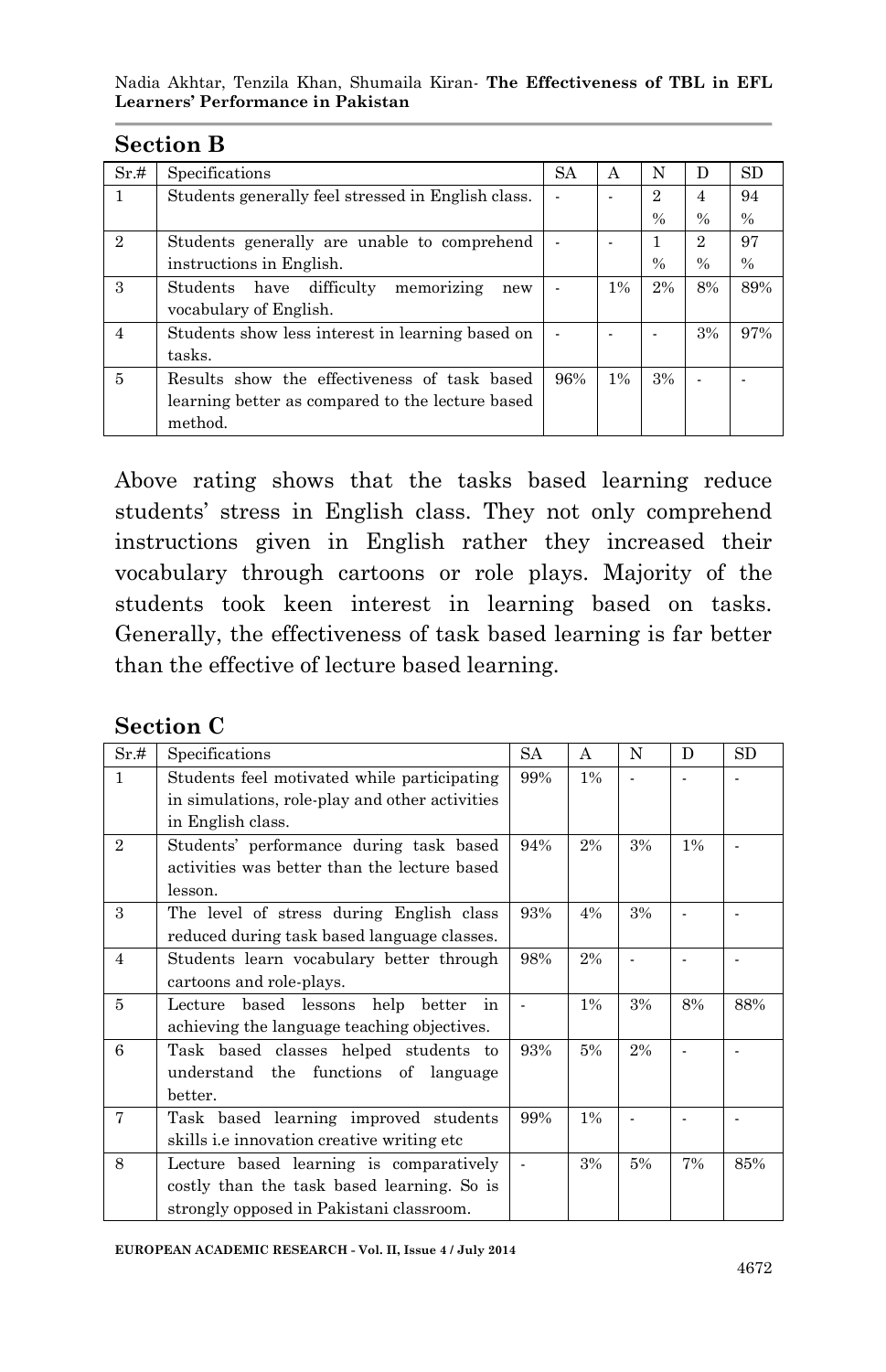Nadia Akhtar, Tenzila Khan, Shumaila Kiran*-* **The Effectiveness of TBL in EFL Learners' Performance in Pakistan**

|    | Task based learning contributes in the 95%<br>development of the social skills of the<br>students more than the lecture based<br>learning. |     | 2% | 2%    | $1\%$ |  |
|----|--------------------------------------------------------------------------------------------------------------------------------------------|-----|----|-------|-------|--|
| 10 | Pakistani teachers recommend task based<br>learning as the most effective learning for<br>the students.                                    | 96% | 3% | $1\%$ |       |  |

The findings of section C prove that Students feel motivated while participating in simulations, role-play and other activities in English class. Students' performance during task based activities was better than the lecture based lesson. The level of stress during English class reduced during task based language classes. Students learn vocabulary better through cartoons and role-plays. Task based classes helped students to understand the functions of language better. Task based learning improved students skills i.e innovation creative writing etc. Task based learning contributes in the development of the social skills of the students more than the lecture based learning. In other words, Pakistani teachers recommend task based learning as the most effective learning for the students.

#### **4. Findings**

The findings of the comparative study indicate a remarkable change in the attitude of learners towards English language, their motivation level and their performance in English after the use of TBL in their classrooms. It was evident from the data collected both from teachers and students of the research group. According to the Lightbown and Spada (1993), "communicative need is a factor that defines motivation in second language". The findings of the study reveal that in Pakistan, these disengaged students had negative feelings regarding English language and English classes. They used to feel stress using English language in the traditional classrooms where they hardly got a chance to be engaged in a purposeful communication. However, the data of the teachers indicate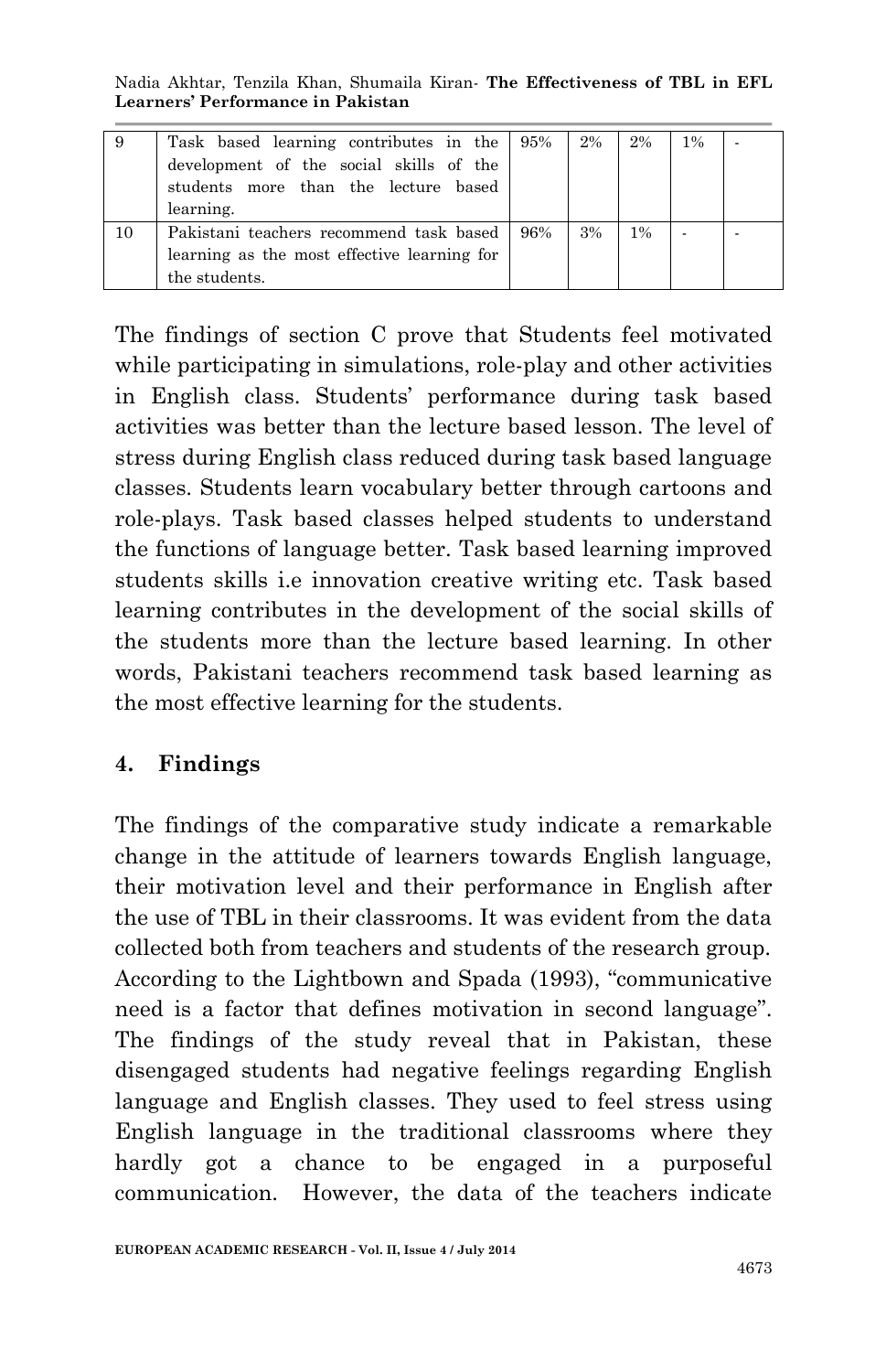that these EFL learners showed a higher degree of motivation and interest during TBL activities.

A large number of students rated their TBL classes as interesting and showed a desire for this pedagogical strategy to be followed throughout the academic session. Majority of the students were of the view that they have actually learnt the use of English language through communicative activities of TBL and rated role play and simulation as the most helpful activities in learning English language in a context.

Willis (1981) suggests "a good friendly interaction between a teacher and the learners as rapport (p.188)". She also describes that "when there is rapport, it becomes enjoyable for students and the teacher to study together". By the implementation of TBL, the framework of lesson was completely changed. A number and variety of tasks used in class that increases Students' motivation as well as their participation in the lesson.

The findings of the study also reveal that students learnt vocabulary of English language better through watching movies, clippings, listening and acting out a dialogue than the traditional book reading.

# **5. Discussion**

The presented comparative study analyzed the role of TBL in the performance as well as motivation of EFL learners in Pakistan. In the light of the findings of the study, we can conclude that both the teachers and the students were highly satiated with the use of TBL in EFL classrooms of Pakistan.

Moreover, it is evident that students feel highly motivated when engaged in activities and language learning is maximized by its use in a meaningful context. It is suggested that in Pakistan, the foreign/second language teachers must use a variety of activities and incorporate technology/media in order to enhance the learning and to keep the students' interest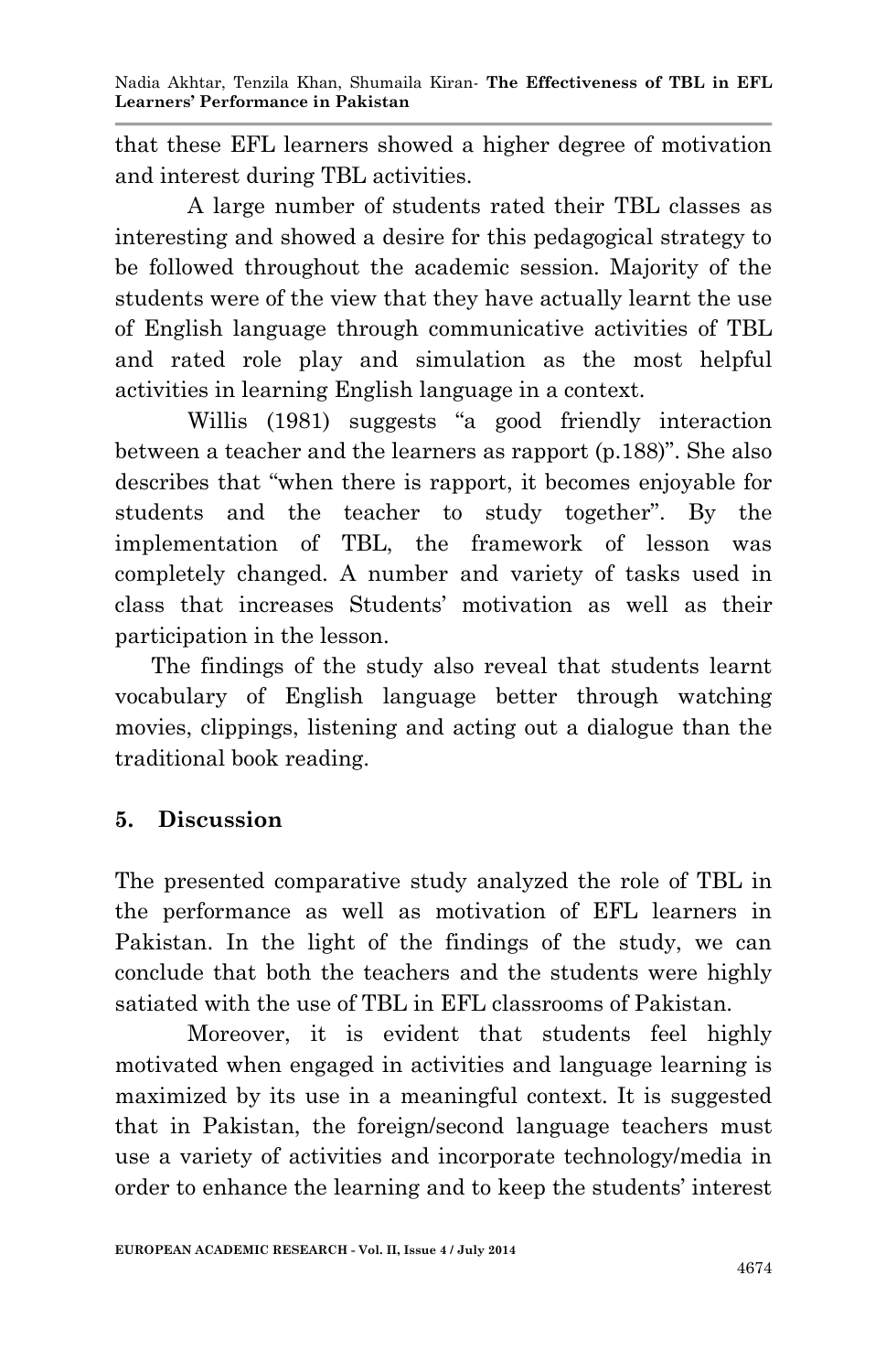in the foreign language. Further, this use of media leaves an imprint in the audio-visual memory of the learners and hence, helps to memorize and provides an aid to understand the usage of any item of the language.

Further, we can conclude from the findings of the study that students do not like to be part of a disengaging traditionally teacher-led language classes. In Pakistan, EFL learners feel stressed in such classes where no attention is given to the learners' style and choice. They do not like the teacher-centered passive classrooms where they hardly get any chance of speaking and sharing their views. Students discard the traditional lecture method of teaching and want to be engaged in task based projects and explore language.

It was quiet obvious that the students felt a change in their classroom after an obvious change in the teaching style of the teacher. Though the students were not familiar with the concept of TBL which became the main cause of this change yet they stated that their teacher gave them different tasks to create opportunities for practice and effective learning.

Students have positive views regarding TBL. They showed a desire of working in groups instead of working alone. They suggested that in language classroom, interaction should be paid more emphasis. This interaction must not be with an individual but among the group.

Carrying out the findings of this comparative study, we can conclude that students' performance and motivation is directly proportional to teacher's positive attitude towards the students. Foreign/Second Language Learning is maximized when students are put into a variety of challenging tasks, provided with an anxiety free atmosphere, where they get opportunity to interact with their peers and communicate in a purposeful, meaningful context.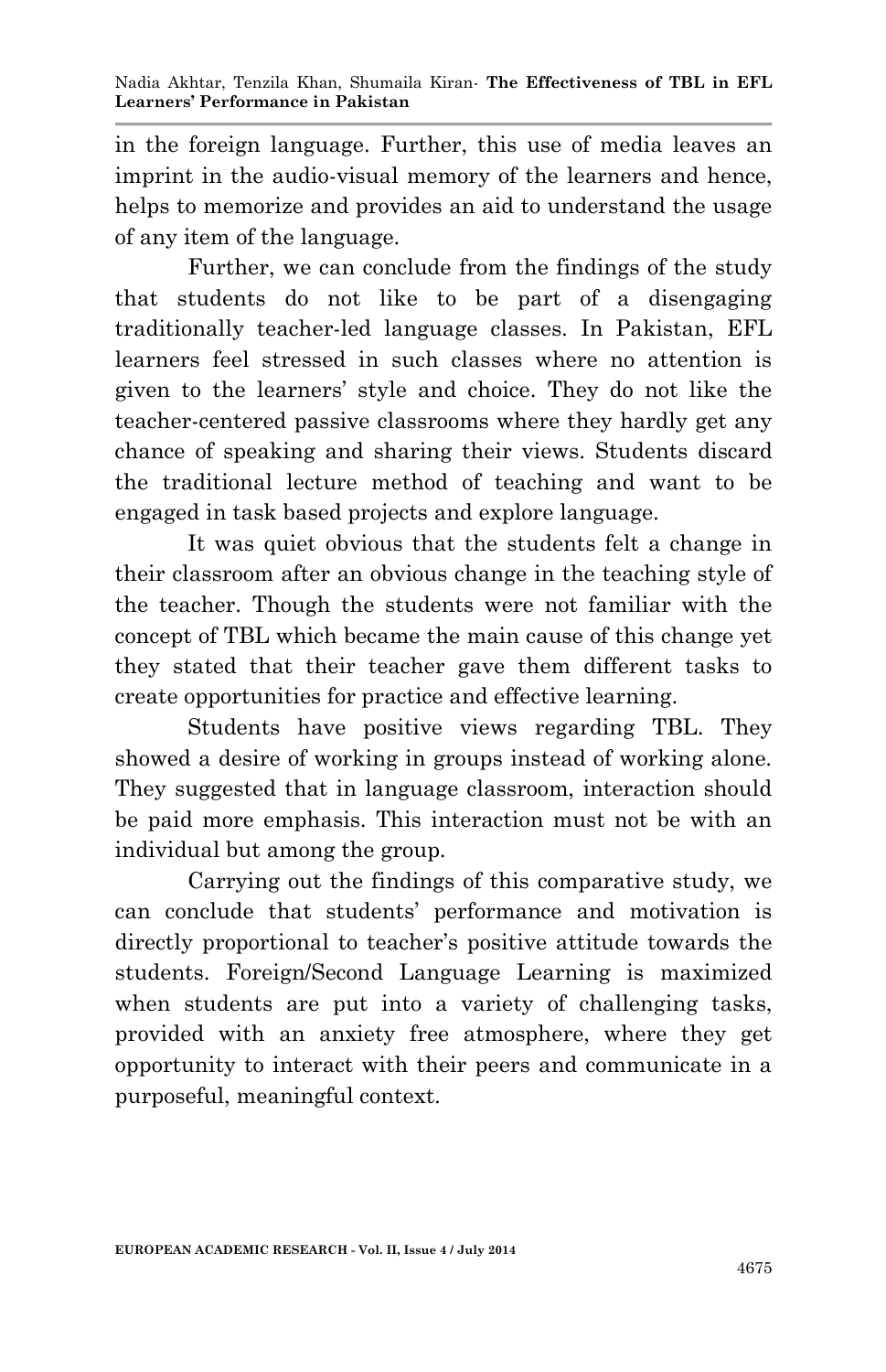#### **REFERENCES**

- Allwright, D & Bailey, K. B. 1991. *Focus on the language classroom.* Cambridge: Cambridge University Press.
- Carroll, M. 1994. "Journal writing as a learning and research tool in the adult classroom." *TESOL journal* 4(1): 19-22.
- Cook, V. 1996. *Second language learning and teaching*. London: Edward Arnold.
- Davies, R. 1993. *Chronicles: Doing action research: The stories of three teachers. Reconstructing teacher education.*  London: The Falmer Press
- Lightbown, P. M. & Spada, N. 1993. *How languages are learned*. Oxford: Oxford University Press.
- McDonough, Jo. 1994. "A teacher looks at teacher's diaries." *ELT Journal* 42(1): 14-20.
- Naun, D. 1989. *Understanding language classrooms.* London: Prentice Hall International.
- Naun, D. 1989. *Designing tasks for the communicative classroom.* Cambridge: Cambridge University Press.
- Prabhu, N. S. 1987. *Second language pedagogy*. Oxford: Oxford University Press.
- Wallace, J. M. 1991. *Training language teachers*. Cambridge: Cambridge University Press.
- Waters, A. 1988. "Teacher-training course design: A case study." *ELT journal* 42(1): 14-20.
- Willis, J. 1981. *Teaching English through English*. London: Longman.
- Willis, J. 1996. *A framework for task-based learning*. Harlow: Longman.